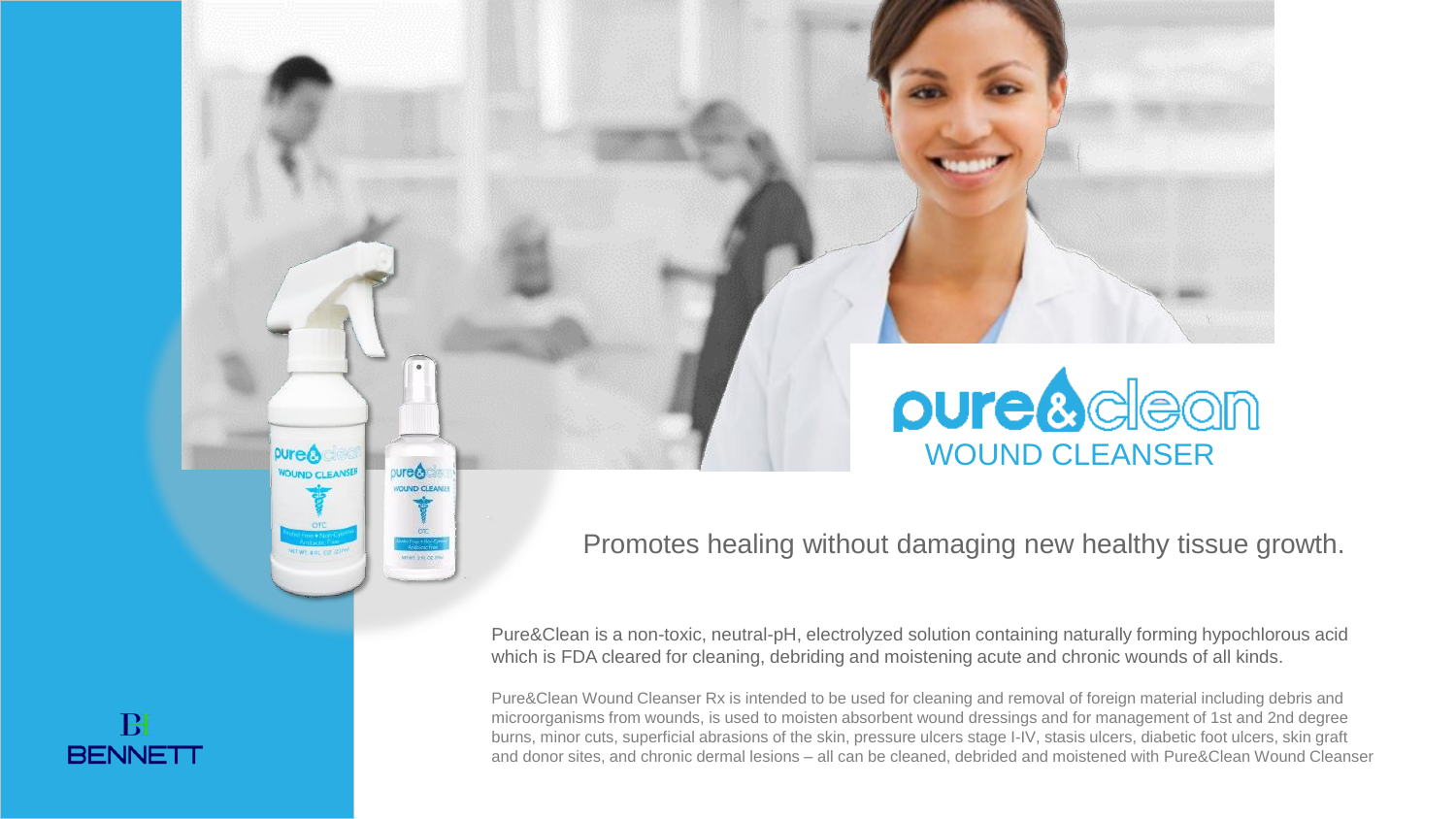

 $\mathbf{P}\mathbf{I}$ 

**BENNETT** 

### **Microorganism Efficacy Test**

| Test Substance Efficacy Results: These are the results of how the<br>product performed against each test microorganism |                   |             |
|------------------------------------------------------------------------------------------------------------------------|-------------------|-------------|
| <b>MICROORGANISM</b>                                                                                                   | <b>TIME POINT</b> | % REDUCTION |
| Acinetobacter baumannii<br>ATCC 19606                                                                                  | 15 seconds        | 100%        |
| Enterococcus faecalis<br>(VRE) ATCC 51299                                                                              | 15 seconds        | 100%        |
| Listeria monocytogens<br><b>ATCC 15313</b>                                                                             | 60 seconds        | >99.96%     |
| Propionibacterium<br>Acnes ATCC 6919                                                                                   | 60 seconds        | >99.99%     |
| Candida albicans<br>ATCC 10231                                                                                         | 60 seconds        | >99.9999%   |
| Proteus mirabilis<br>ATCC7002                                                                                          | 15 seconds        | >99.999%    |
| Serratia marscesens<br>ATCC 14756)                                                                                     | 15 seconds        | >99.999%    |
| Staphylococcus arureus<br>(MRSA)<br><b>ATCC 33592</b>                                                                  | 15 seconds        | >99.999%    |
| E. Coli<br><b>ATCC 8739</b>                                                                                            | 60 seconds        | >99.999%    |
| Pseudomonas aeruginosa<br><b>ATCC 9027</b>                                                                             | 60 seconds        | >99.999%    |
| S. aureus<br><b>ATCC 6538</b>                                                                                          | 60 seconds        | >99.999%    |
| A brasiliensis<br><b>ATCC 16404</b>                                                                                    | 60 seconds        | >99.999%    |

All microorganisms were killed in the 15 second contact time. 15 seconds was the quickest time to put neutralizing agents on test cultures.

Reduction in microbial growth in solution has not been shown to correlate with a reduction of infection in patients. No clinical studies have been performed to evaluate reduction of infection.

#### **EXPERT RECOMMENDATIONS** FOR THE USE OF **HYPOCHLOROUS SOLUTION:** SCIENCE AND CLINICAL APPLICATION



#### **Multi-use Wound Cleanser**

#### **Wound Cleansing**

• Spray directly on the wound and peri-wound area to cleanse, moisten and debride – do not wipe or rinse wound

#### **Wound Dressing**

- Saturate dressing with Pure & Clean, DO NOT saturate when using with silver dressings, bandages, etc **Dressing Removal**
- Spray Pure & Clean on adhesive and skin before and through dressing removal to facilitate removal of adherent dressing and prevent MARSI (Medical Adhesive Related Skin Injury)

#### **Incision Care**

- Spray Pure & Clean onto the area prior to closure of the dermis
- Spray again after closure of dermis and prior to applying bandage; continue to apply Pure & Clean until ncision point is completely healed – up to 3 times each **Regular Use**
- To promote healing use Pure & Clean often
- Use Pure & Clean during each dressing change
- Pure & Clean products are safe and effective; for open air wounds apply 3-5 times daily.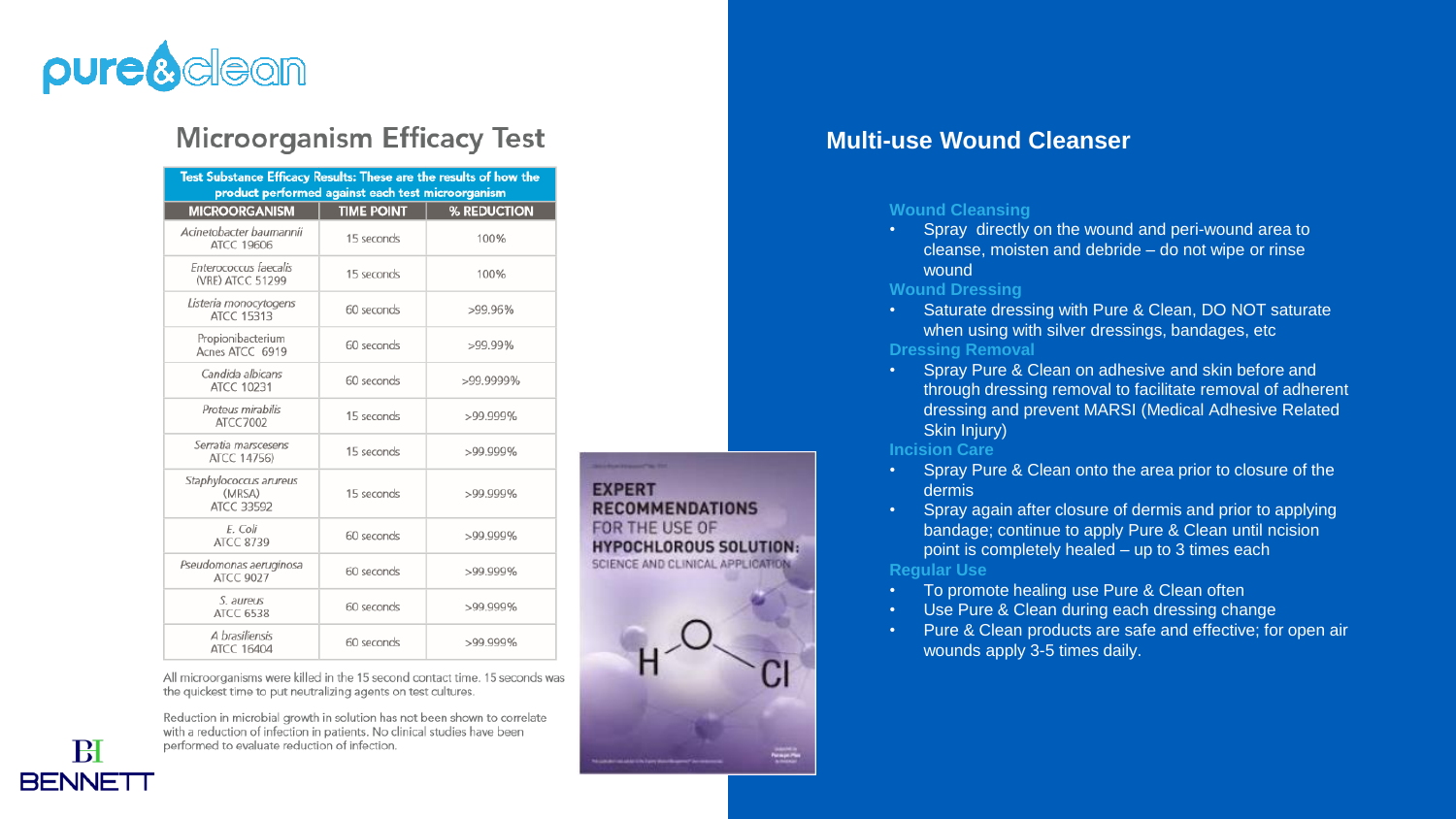# **NPWT**





#### **Instillation vacuum-assisted closure**

Pure and Clean Wound Cleanser is instilled into the wound through a port on the connecting tube to enhance wound healing.

World J Dermatol. Feb 2, 2017; 6(1): 1-16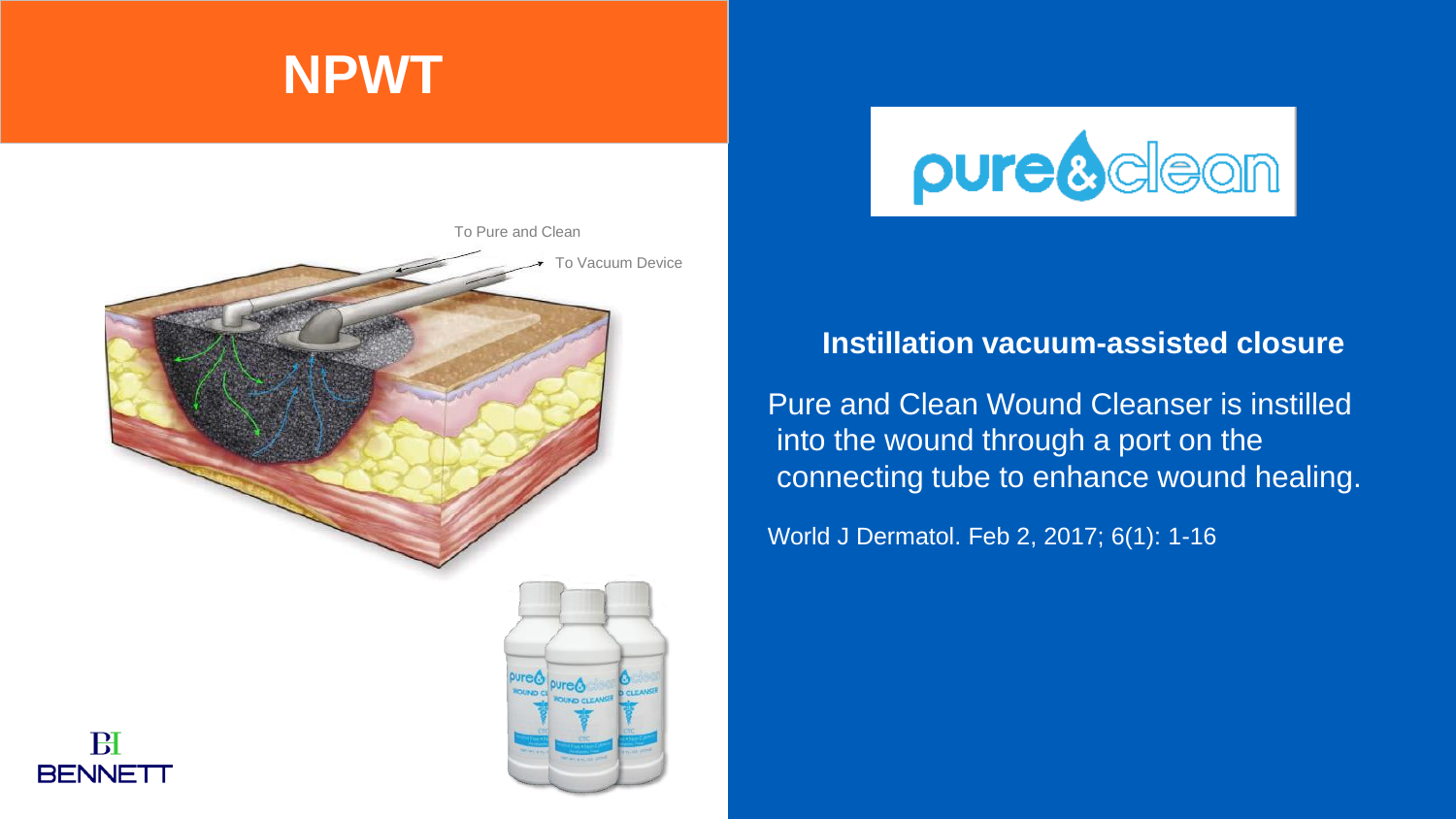# pure&cleen

 $oure$ 

Promotes healing without damaging new healthy tissue growth.



 $n$ ure

*XIND CLEA*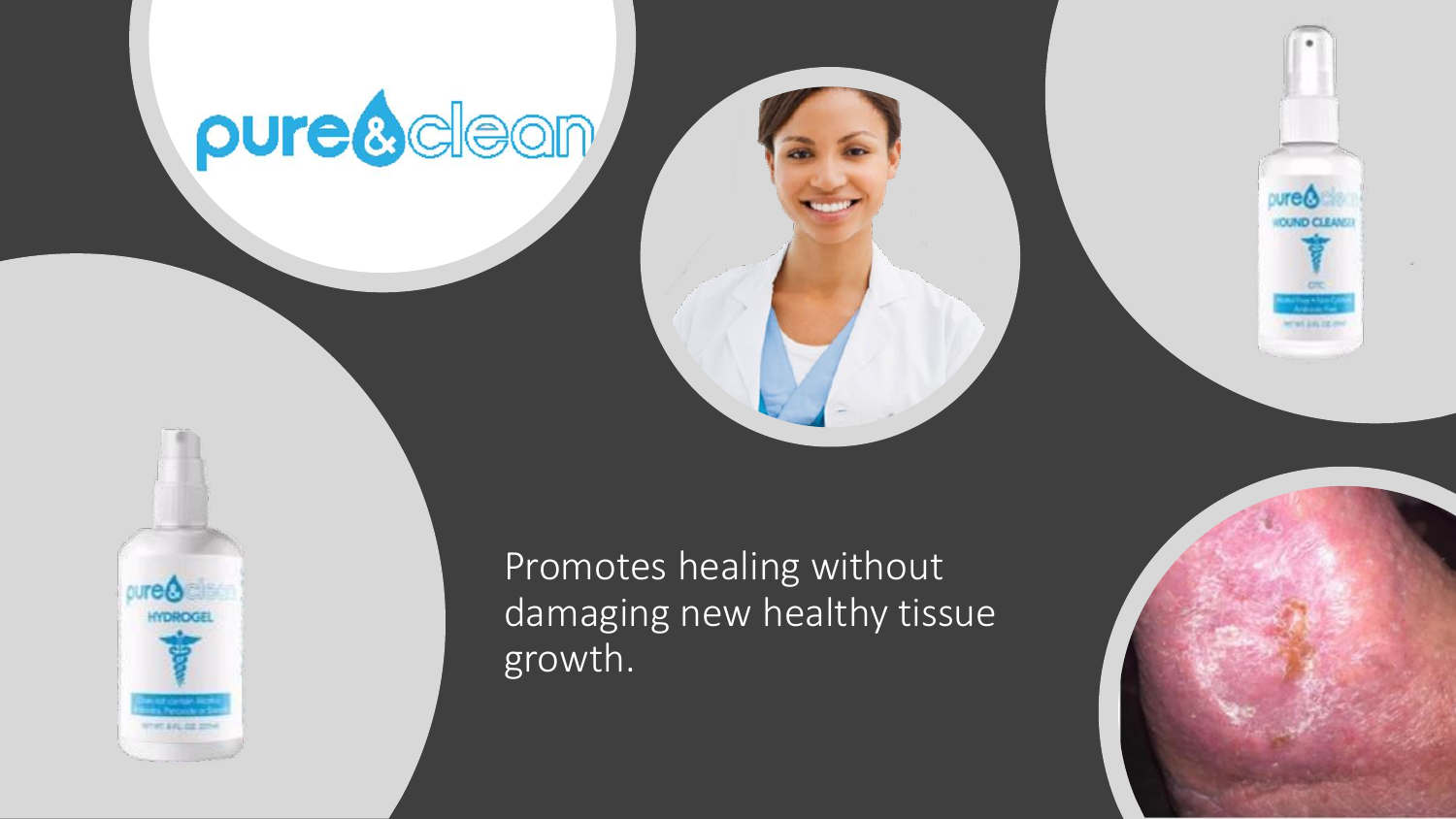

# Pyoderma Gangrenosm

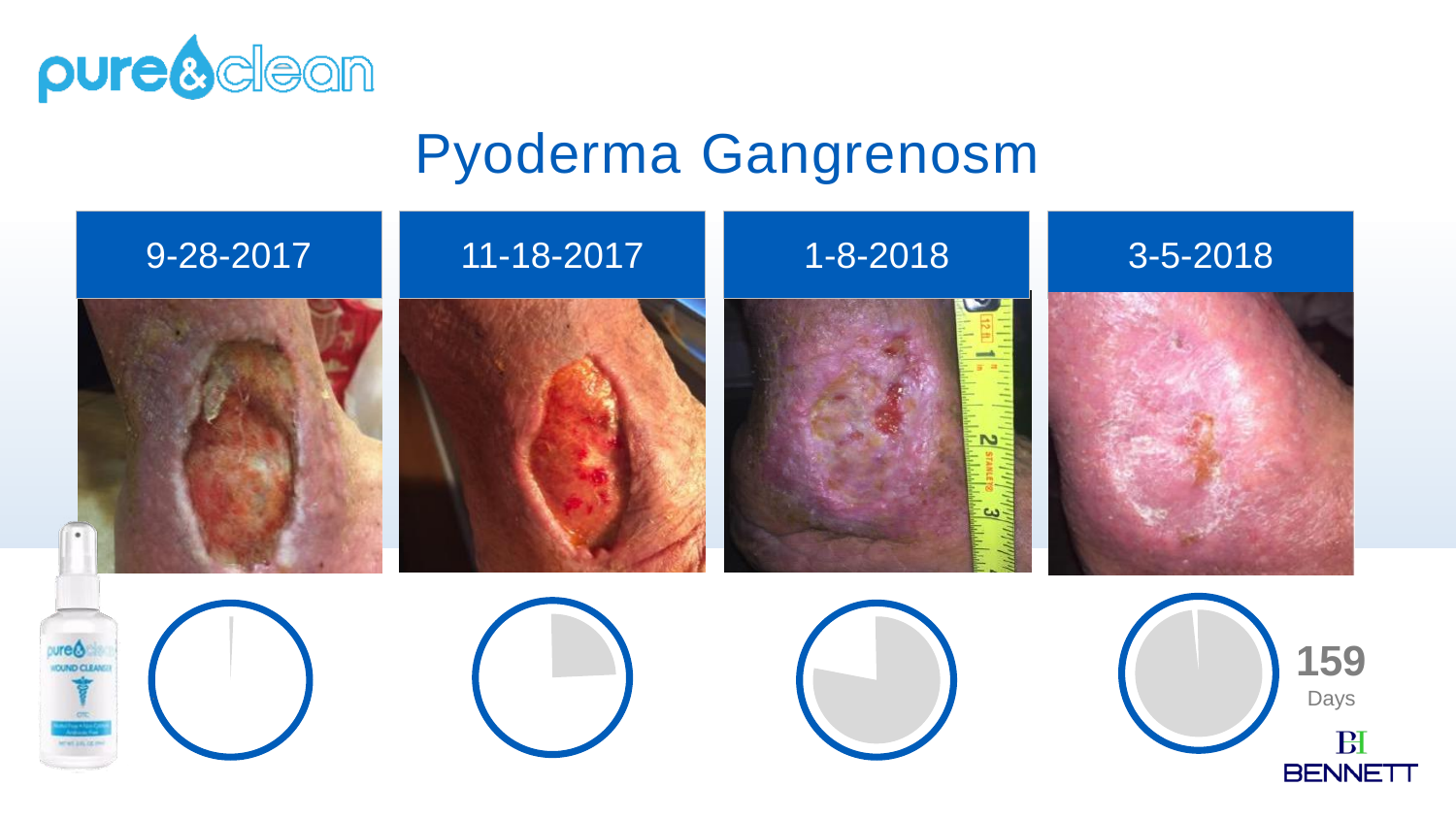

## Neuropathic Ulcer

# Post-Op Clavicle Surgery